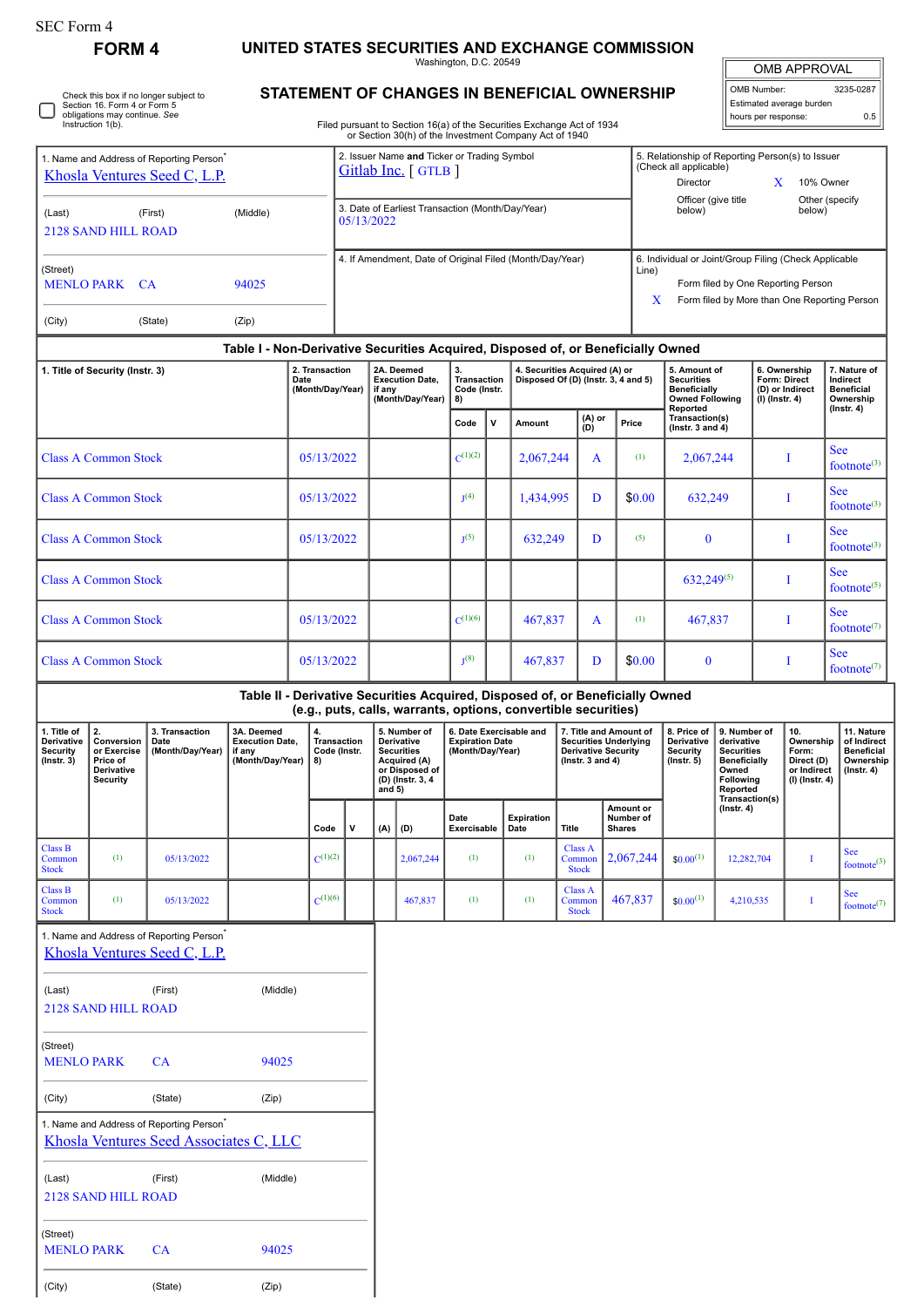| 1. Name and Address of Reporting Person <sup>®</sup><br>Khosla Ventures V, L.P.                  |           |          |  |  |  |  |  |  |  |
|--------------------------------------------------------------------------------------------------|-----------|----------|--|--|--|--|--|--|--|
| (Last)                                                                                           | (First)   | (Middle) |  |  |  |  |  |  |  |
| <b>2128 SAND HILL ROAD</b>                                                                       |           |          |  |  |  |  |  |  |  |
| (Street)                                                                                         |           |          |  |  |  |  |  |  |  |
| <b>MENLO PARK</b>                                                                                | CA        | 94025    |  |  |  |  |  |  |  |
| (City)                                                                                           | (State)   | (Zip)    |  |  |  |  |  |  |  |
| 1. Name and Address of Reporting Person <sup>®</sup><br><b>Khosla Ventures Associates V, LLC</b> |           |          |  |  |  |  |  |  |  |
| (Last)                                                                                           | (First)   | (Middle) |  |  |  |  |  |  |  |
| <b>2128 SAND HILL ROAD</b>                                                                       |           |          |  |  |  |  |  |  |  |
| (Street)                                                                                         |           |          |  |  |  |  |  |  |  |
| <b>MENLO PARK</b>                                                                                | <b>CA</b> | 94025    |  |  |  |  |  |  |  |
| (City)                                                                                           | (State)   | (Zip)    |  |  |  |  |  |  |  |
| 1. Name and Address of Reporting Person <sup>*</sup><br><b>VK Services, LLC</b>                  |           |          |  |  |  |  |  |  |  |
| (Last)                                                                                           | (First)   | (Middle) |  |  |  |  |  |  |  |
| <b>2128 SAND HILL ROAD</b>                                                                       |           |          |  |  |  |  |  |  |  |
| (Street)                                                                                         |           |          |  |  |  |  |  |  |  |
| <b>MENLO PARK</b>                                                                                | CA        | 94025    |  |  |  |  |  |  |  |
| (City)                                                                                           | (State)   | (Zip)    |  |  |  |  |  |  |  |
| 1. Name and Address of Reporting Person <sup>®</sup><br><b>KHOSLA VINOD</b>                      |           |          |  |  |  |  |  |  |  |
| (Last)                                                                                           | (First)   | (Middle) |  |  |  |  |  |  |  |
| <b>2128 SAND HILL ROAD</b>                                                                       |           |          |  |  |  |  |  |  |  |
| (Street)                                                                                         |           |          |  |  |  |  |  |  |  |
| <b>MENLO PARK</b>                                                                                | <b>CA</b> | 94025    |  |  |  |  |  |  |  |
| (City)                                                                                           | (State)   | (Zip)    |  |  |  |  |  |  |  |

## **Explanation of Responses:**

1. Each share of the Issuer's Class B Common Stock is convertible into one share of the Issuer's Class A Common Stock at any time and will convert automatically upon certain transfers and upon the earlier of (i) ten years

2. On May 13, 2022, Khosla Ventures Seed C, L.P. ("KV Seed C") converted 2,067,244 shares of the Issuer's Class B Common Stock into 2,067,244 shares of the Issuer's Class A Common Stock.

3. Consists of securities held of record by KV Seed C, of which Khosla Ventures Seed Associates C, LLC ("KVA Seed C") is the general partner. Vinod Khosla is the managing member of VK Services, LLC ("WK Services, LLC ("XW Section 16 or for any other purposes.

4. On May 13, 2022, 1,434,995 shares of Class A Common Stock held by KV Seed C were distributed to the limited partners and general partners of KV Seed C in a pro rata distribution for no consideration. Of such distributed Services.

5. On May 13, 2022, KV Seed C transferred 632,249 shares of the Issuer's Class A Common Stock to an entity over which Vinod Khosla possesses power to direct the voting and disposition of shares. Vinod Khosla disclaims beneficial ownership of such shares except to the extent of his pecuniary interest therein, and the inclusion of these securities in this report shall not be deemed an admission of beneficial ownership of the rep

6. On May 13, 2022, Khosla Ventures V, L.P. ("KV V") converted 467,837 shares of the Issuer's Class B Common Stock into 467,837 shares of the Issuer's Class A Common Stock.

7. Consists of securities held of record by KV V, of which Khosla Ventures Associates V, LLC ("KVA V") is the general partner. Vinod Khosla is the managing member of VK Services, which is the sole manager of KVA V. Each of KVA V, VK Services and Vinod Khosla may be deemed to possess voting and investment control over such securities held by KV V, and each of KVA V, VK Services, and Vinod Khosla may be deemed to have indirect b inclusion of these securities in this report shall not be deemed an admission of beneficial ownership of the reported securities for purposes of Section 16 or for any other purposes.

8. On May 13, 2022, 467,837 shares of Class A Common Stock held by KV V were distributed to the limited partners and general partners of KV V in a pro rata distribution for no consideration. Of such distributed<br>shares, 174

**Remarks:**

/s/ John J. Demeter, as attorney in fact for Vinod Khosla, as Managing Member of VK Services, LLC, in its capacity as 05/17/2022 Manager of Khosla Ventures Seed Associates C, LLC, in its capacity as general partner of Khosla Ventures Seed C, L.P. /s/ John J. Demeter, as attorney 05/17/2022

in fact for Vinod Khosla, as Managing Member of VK Services, LLC, in its capacity as